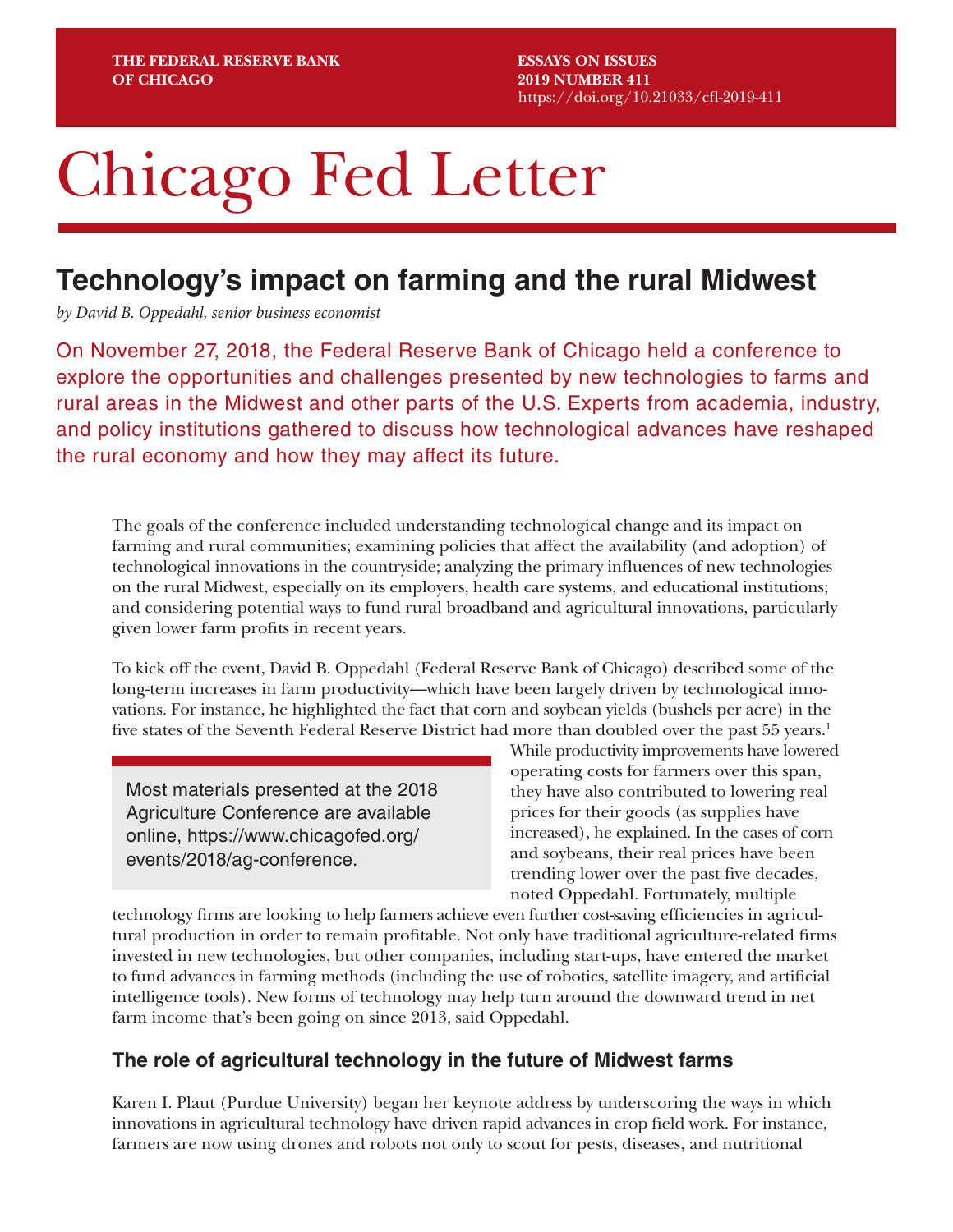deficiencies, but also to aid in harvesting and maintaining fields. Spectral imaging from overhead is becoming more widely used to identify problems in fields, allowing farmers to manage crops, soil, nutrients, and water more effectively. While such technologies are being increasingly adopted by farmers, broadband internet access remains unavailable to many of them, as well as other people in rural areas. According to recent research at Purdue, there would be gains to the Indiana economy estimated at four dollars for every dollar invested in expanding broadband internet access to the state's rural communities.2 Plaut said she envisioned a world where broadband internet would be available for all. With ubiquitous broadband internet access, real-time automated decision-making could become the norm, autonomous vehicles could more easily assist on every farm, sensors and robots could connect every distribution point worldwide, and all transactions could be electronic. It was Plaut's contention that digital technology for agriculture could help solve labor shortages, increase global productivity, disseminate expertise, enhance education, provide opportunities for entrepreneurs, and promote trade.

Keith Fuglie (U.S. Department of Agriculture) focused on productivity enhancements as a driver of agriculture's growth. He shared that over the period 1950–2015, total U.S. output of crop and livestock commodities rose nearly threefold, although the quantity of inputs for agriculture remained fairly flat over that time frame (the mix of land, labor, capital, and intermediate inputs did change, however). Fuglie illustrated this evolution in farm productivity with the example of corn yields increasing following the adoption of successive waves of farming innovations—such as hybrid seeds, herbicide applications, nitrogen fertilization, genetically modified seeds, and tractor guidance systems. Such innovations have enabled farmers to realize economies of scale, said Fuglie, leading

Over the past five decades, great strides in agricultural productivity have been made, in large part because of technological advancements.

to both increased consolidation of farm operations and greater specialization among the survivors; for instance, relative to the mid-1990s, fewer farms now produce crops and livestock together, and today crop output is more often from farms harvesting only one or two kinds of crops. While productivity gains in U.S. agriculture since the mid-twentieth

century have been impressive, Fuglie warned that signs of slowing productivity growth have started to emerge. In his view, these recent signs reflect lower spending levels on farm research and development (R&D) in the past ten to 20 years (the time it takes to transfer knowledge from the laboratory to the farm, he explained). Fuglie said that according to his research, public investment in agricultural R&D has provided high returns—at least ten dollars in benefits for the economy per one dollar spent on R&D.<sup>3</sup> Fuglie argued that public sector investment in farm R&D is the main policy driver influencing agricultural productivity. Hence, the 20% decline in public funding of agricultural R&D since a 2001 peak implies that the prospects for improving U.S. agricultural productivity growth are dimming, he indicated. While private sector investment in agricultural R&D has recently risen above the government funding level, there could still be a lack of vital longer-term research, which has typically been funded by the public sector. Moreover, the outlook on continued funding for farm R&D from private sources is uncertain, he said.

Representing one view from the private sector, Jerry Flint (Corteva Agriscience) emphasized that agriculture offers opportunities for investment based on long-term trends. The demand for food is expanding as the world's population continues to rise, he said, and a growing global middle class will eat more meat, driving demand for animal feeds. Flint shared that world production of key crops, such as corn, soybeans, and wheat, has been able to keep up with demand only because of boosts in crop yields from new technology adoption; increases in planted acreage alone would not have been sufficient. Recently, the global supplies of grains and oilseeds have even outstripped demand—yields for these were above average for six consecutive years, resulting in their prices being substantially lower, Flint noted. Continued innovation, he argued, remains critical to meeting the food needs of the future. Corteva's technology-based solutions are used in the seed (breeding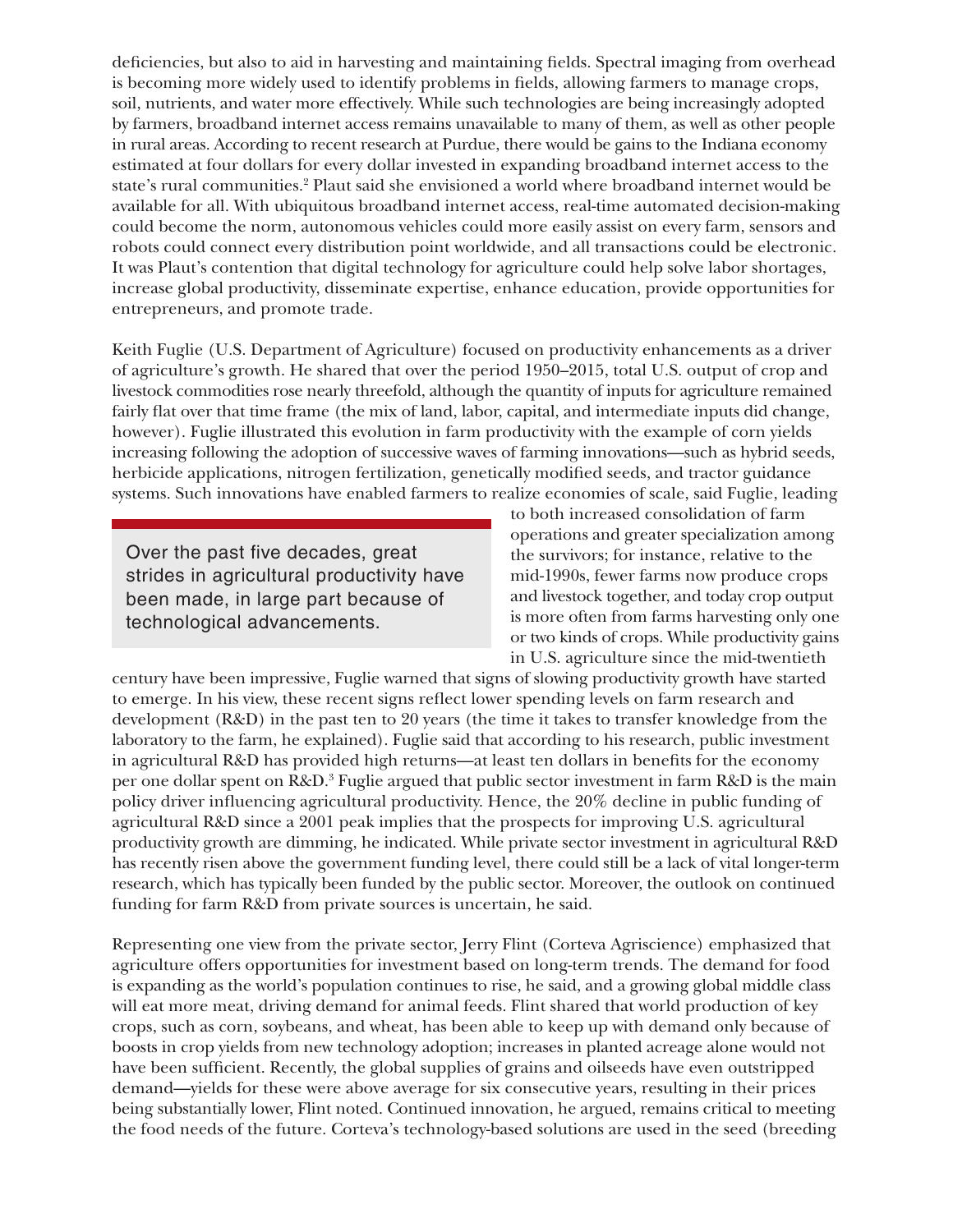and biotechnology), on the seed (treatments to help plants get a head start), on the plant (crop protection), and on the farm (digital platforms and agronomy). According to Flint, seed is a key delivery mechanism to improve farm productivity. Also, farm business software and data analytics can help farms of all sizes become more efficient, profitable, and sustainable, he said. As U.S. growers adopt new technologies and gain a competitive edge, Flint contended, the opportunities for midwestern farm exports will expand given that the long-term outlook for agriculture is positive.

#### **Agricultural technology investment and rural economic development**

John Mann (Michigan State University) focused on the role investment plays in generating innovations in agriculture and rural development. The share of venture capital (VC) devoted to agricultural technology rose from 2002 to 2018, but remained small (under 1%), according to Mann. Mann indicated that VC funding for agricultural technologies had become more global in scope and that the Midwest has lagged other regions in its share of agricultural VC. The North Central Regional Center for Rural Development has a goal to promote innovation diffusion for rural development by linking agricultural experiment stations, university faculty, and small rural or agricultural firms (across state lines and even outside the North Central region).4 Mann shared that new technologies developed within North Central universities have been slow to transfer out of the academic setting, partly because most faculty are not great judges of which technologies best fit the market. Also, rural innovators have typically been less likely to get formal protections for their intellectual property than other innovators. Developing connections between entrepreneurs, universities, and federal programs<sup>5</sup> can leverage resources to support rural start-ups, get academics engaged with rural firms, build bridges between innovators, and create new marketing channels. All of these functions can help promote rural economic development, helping stem outmigration from rural areas, stated Mann.

Douglas J. Reinemann (University of Wisconsin–Madison) discussed the difficult economics of the dairy industry and the decline in the number of dairy farms. Simply put, low worldwide milk prices due in part to huge gains in productivity have made it difficult for dairy farms to turn a profit, so many have shut down their operations, he noted. Reinemann went on to trace the evolution of dairy farming technology (and the resulting productivity growth) from hand milking (1880–1920) through robotic systems. As dairy technologies evolved, each system in turn allowed for more dairy cows per farm as milking speeds improved. Reinemann explained that state-of-the-art rotary milking parlors now make it possible for dairy farms to have thousands of cows with a fair number of employees. But demand for low-skill dairy laborers may be waning, Reinemann contended. Milking efficiency depends on how quickly cows walk onto the moving parlor, so robotic milking systems can often provide advantages over other systems relying more on human labor. Indeed, robotic systems can better regulate the cows' movements than humans can. These systems can also more accurately tailor each cow's diet so that the milk produced is of a high quality on a more consistent basis. With the adoption of robotic milking systems picking up quickly—even when milk prices have been quite low—a tipping point could be coming soon, Reinemann suggested. Should that occur, various types of robotic systems will be a major part of the dairy industry in the future, despite the high initial investment to install them. The increase in automation implies that the mix of labor and capital for most dairy operations will shift in the coming years, he said. Additionally, because the individual management of cows will entail the analysis of a lot of data, there will be rising demand for workers with technical skills—in contrast with falling demand for low-skill dairy workers. So, while the transition to greater automation will not be painless for the dairy industry, ultimately it may cause only a modest decrease in rural employment, said Reinemann.

### **Broadband internet access, farming, and rural economic development**

Brian E. Whitacre (Oklahoma State University) described the status of broadband<sup>6</sup> internet access in the rural Midwest, placing it in the context of the urban–rural digital divide. Broadband internet service is provided by fixed (e.g., cable, fiber optic, or satellite) and mobile (cellular) technologies.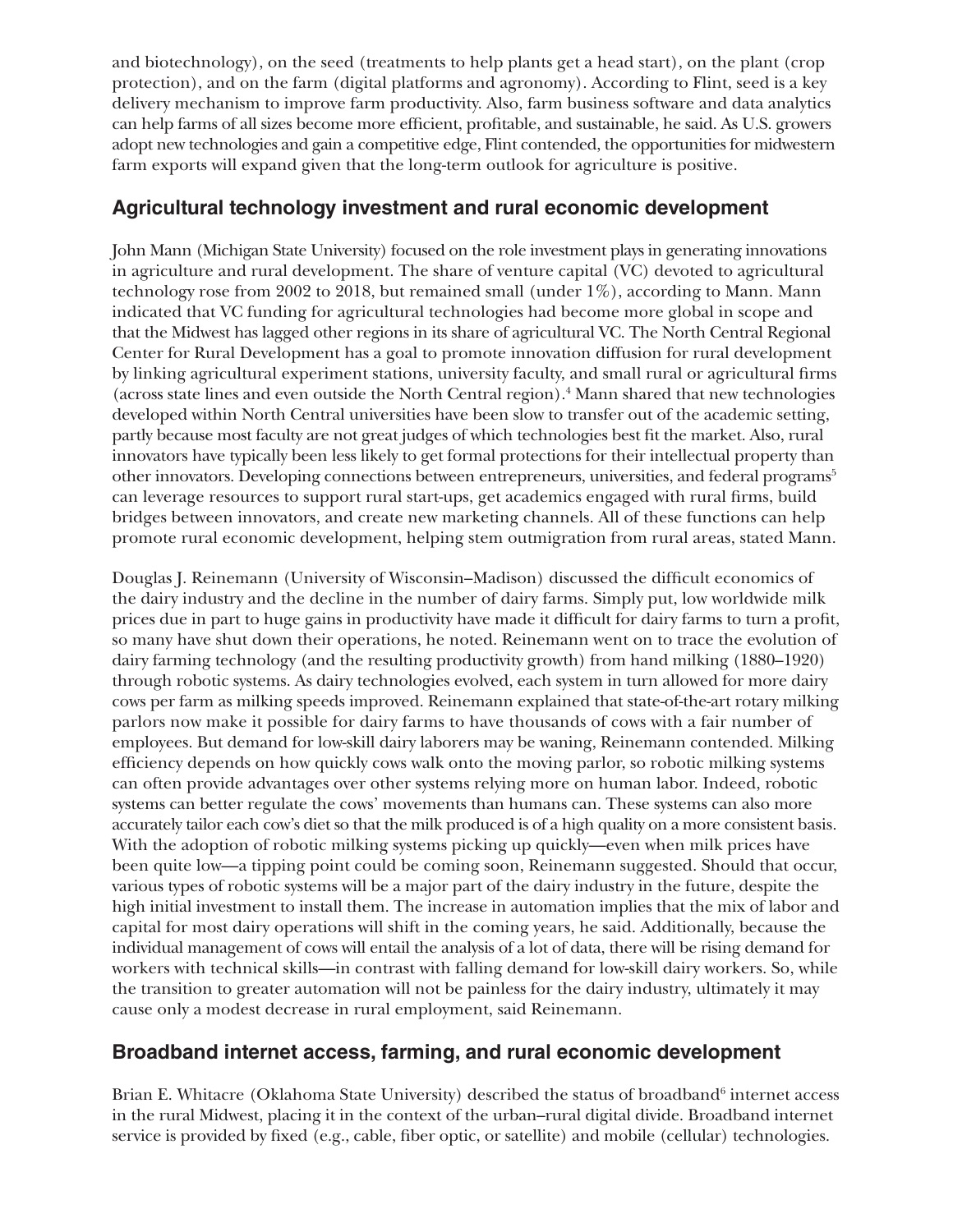Whitacre shared that the difference between rural and urban availability of fixed broadband (excluding satellite connections) had changed a lot over the years: In 2012, rural areas had 45% availability, while urban areas had 90%; but by 2016, rural regions had 69% availability, while cities had 98%. Satellite services can technically provide broadband internet access, explained Whitacre, but there are substantial drawbacks because of weather and line-of-sight restrictions. Also, both satellite and mobile services typically cost more and limit data usage compared with other options. Mobile broadband has made inroads into the rural Midwest, yet its availability in rural areas still lags behind its availability in urban ones. Precision agricultural technologies, including those that allow for remote equipment diagnostics and field monitoring, can be used adequately with internet service from cellular networks. Yet other applications—especially videoconferencing and telemedicine—require higher speeds than such networks can provide. Improvements in broadband internet availability have been spurred by significant private investment (aided by public investment and policies aimed at helping remote areas gain access). According to Whitacre, recent studies have shown the positive impacts of broadband expansion programs on rural economic development (as measured by employment, payroll, and the number of business establishments) and farm profitability—at least in rural counties next to metropolitan counties. Moreover, Whitacre stressed that other research has shown the expansion of mobile broadband into rural areas helps fill the gaps in fixed broadband coverage and has significant potential to stimulate economic development. Compared with other rural parts of the U.S., the Midwest's countryside seemed to have better connectivity, but Whitacre said he still saw room for improvement that would benefit agricultural producers and rural residents. Matt Johnson (Shawnee Communications) discussed some of the issues surrounding broadband internet access that linger in the rural Midwest. His company began a rollout of a fiber optic network serving only rural areas in 2005, which has helped bridge the urban–rural digital divide in Illinois. For example, a rural cooperative faced a disadvantage in pricing crops because of the latency and low speeds of data transmission, but fiber optic broadband gave it access to real-time pricing. Additional fiber optic connections will aid other aspects of farm operations, as well as rural business and community affairs, while facilitating wireless expansion (wires are needed for building out cellular networks), he indicated. Johnson supported federal funding for new telecom and internet infrastructure, programs for maintaining rural broadband networks, and the removal of barriers to broadband deployment (e.g., local right-of-way restrictions for laying down fiber optic infrastructure). He emphasized that increased rates of broadband adoption by rural consumers are vital and that achieving this goal may require customer education about the value of paying for broadband. Moreover, Johnson said he anticipates internet use in rural regions will require even greater broadband speeds in the future, so the pressure will be on to upgrade broadband networks in such areas.

#### **How will new agricultural technologies be implemented and funded?**

A panel led by Cortney Cowley (Federal Reserve Bank of Kansas City) discussed the challenges of funding the implementation of new technologies in areas with declining populations. The panelists were Edwin Elfmann (American Bankers Association), Tanner Ehmke (CoBank), and Douglas Wilson (U.S. Department of Agriculture). The profitability of technology (and loans issued to support its implementation) depends partly on population density. For instance, the Federal Communications Commission (FCC) found that fiber optic networks were cost effective only for counties with a population density of 100 residents per square mile or greater (the least populous counties have to rely more heavily on satellite connections). Although current governmental programs have helped close the urban–rural digital divide, the consensus among the panelists was that significant additional public sector funding will be essential to make broadband internet available nationwide. Toward this end, Ehmke said that the FCC could ensure rural broadband internet service providers are allowed to bid and win chunks of electromagnetic spectrum at the auctions it runs. Moreover, he said, better reporting and mapping of holes in broadband coverage would allow efforts to expand such coverage to be carried out more efficiently.